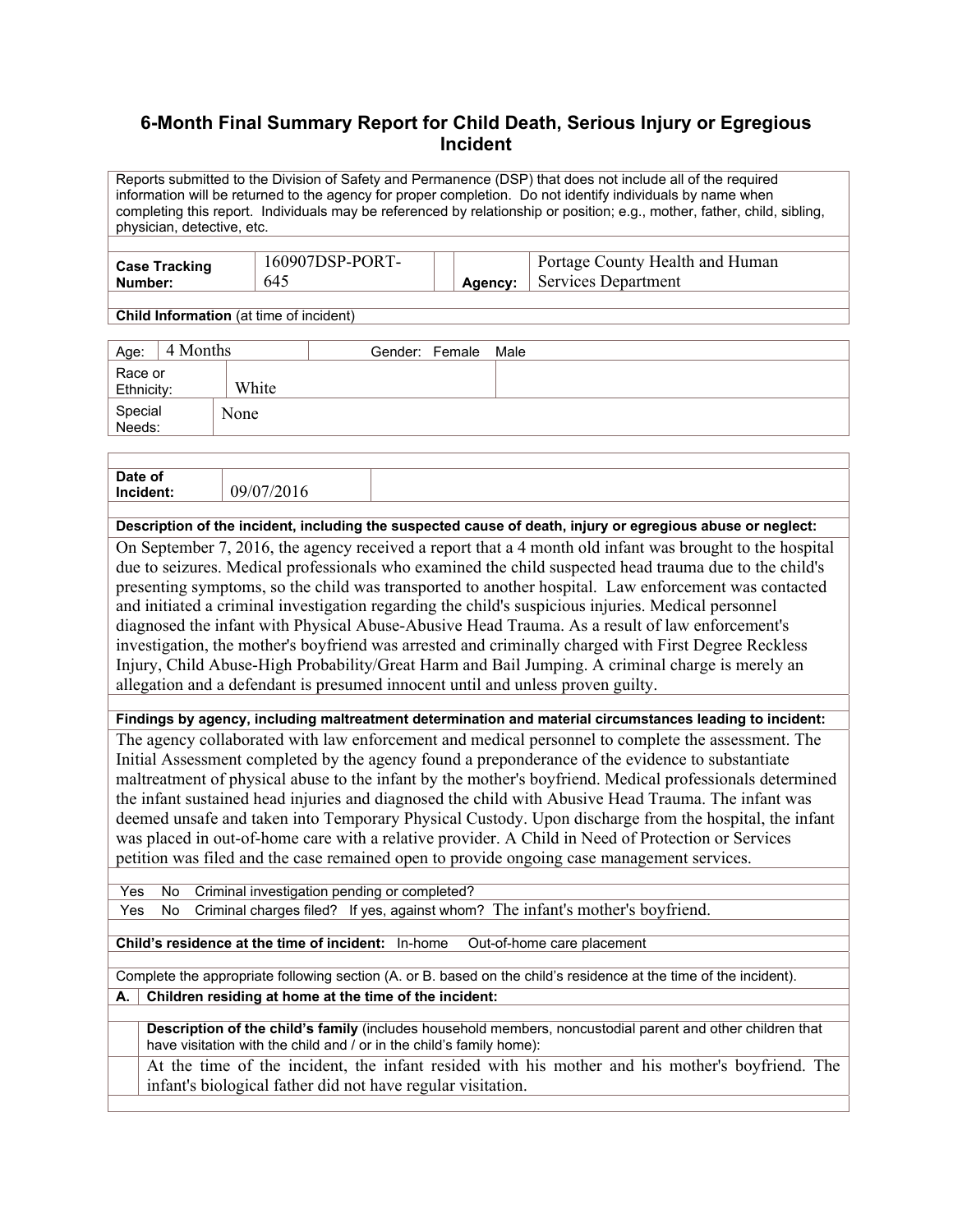**Yes No Statement of Services:** Were services under ch. 48 or ch. 938 being provided to the child, any member of the child's family or alleged maltreater at the time of the incident, including any referrals received by the agency or reports being investigated at time of incident?

**If "Yes", briefly describe the type of services, date(s) of last contact between agency and recipient(s) of those services, and the person(s) receiving those services:** 

At the time of the incident, the agency was completing an initial assessment in response to a screened-in CPS Report dated July 21, 2016 alleging sexual abuse of the infant by the intant's mother's boyfriend. The last contact by the agency to the mother and infant was in person on July 26, 2016.

**Summary of all involvement in services as adults under ch. 48 or ch. 938 by child's parents or alleged maltreater in the previous five years:** (Does not include the current incident.)

On July 21, 2016, the agency screened-in a CPS Report alleging sexual abuse to the infant by the infant's mother's boyfriend. An assessment was completed by the agency and the allegation of sexual abuse was unsubstantiated.

**Summary of actions taken by the agency under ch. 48, including any investigation of a report or referrals to services involving the child, any member of the child's family living in this household and the child's parents and alleged maltreater.** (Does not include the current incident.)

(Note: Screened out reports listed in this section may include only the date of the report, screening decision, and if a referral to services occurred at Access. Reports that do not constitute a reasonable suspicion of maltreatment or a reason to believe that the child is threatened with harm are not required to be screened in for an initial assessment, and no further action is required by the agency.)

On July 21, 2016, the agency screened-in a CPS Report alleging sexual abuse to the infant by the infant's mother's boyfriend. An assessment was completed by the agency and the allegation of sexual abuse was unsubstantiated.

On June 8th, 2016, screened-out a CPS Report.

**Summary of any investigation involving the child, any member of the child's family and alleged maltreater conducted under ch. 48 and any services provided to the child and child's family since the date of the incident:** 

The agency collaborated with law enforcement and medical personnel to complete the assessment. The Initial Assessment completed by the agency found a preponderance of the evidence to substantiate maltreatment of physical abuse to the infant by the mother's boyfriend. Medical professionals determined the infant sustained head injuries and diagnosed the child with Abusive Head Trauma. The infant was deemed unsafe and taken into Temporary Physical Custody. Upon discharge from the hospital, the infant was placed in out-of-home care with a relative provider. A Child in Need of Protection or Services petition was filed and the case remained open to provide ongoing case management services.

**B. Children residing in out-of-home care (OHC) placement at time of incident:**

**Description of the OHC placement and basis for decision to place child there:** 

N/A

**Description of all other persons residing in the OHC placement home:**  N/A

**Licensing history:** Including type of license, duration of license, summary of any violations by licensee or an employee of licensee or other actions that constitute a substantial failure to protect and promote the welfare of the child.

N/A